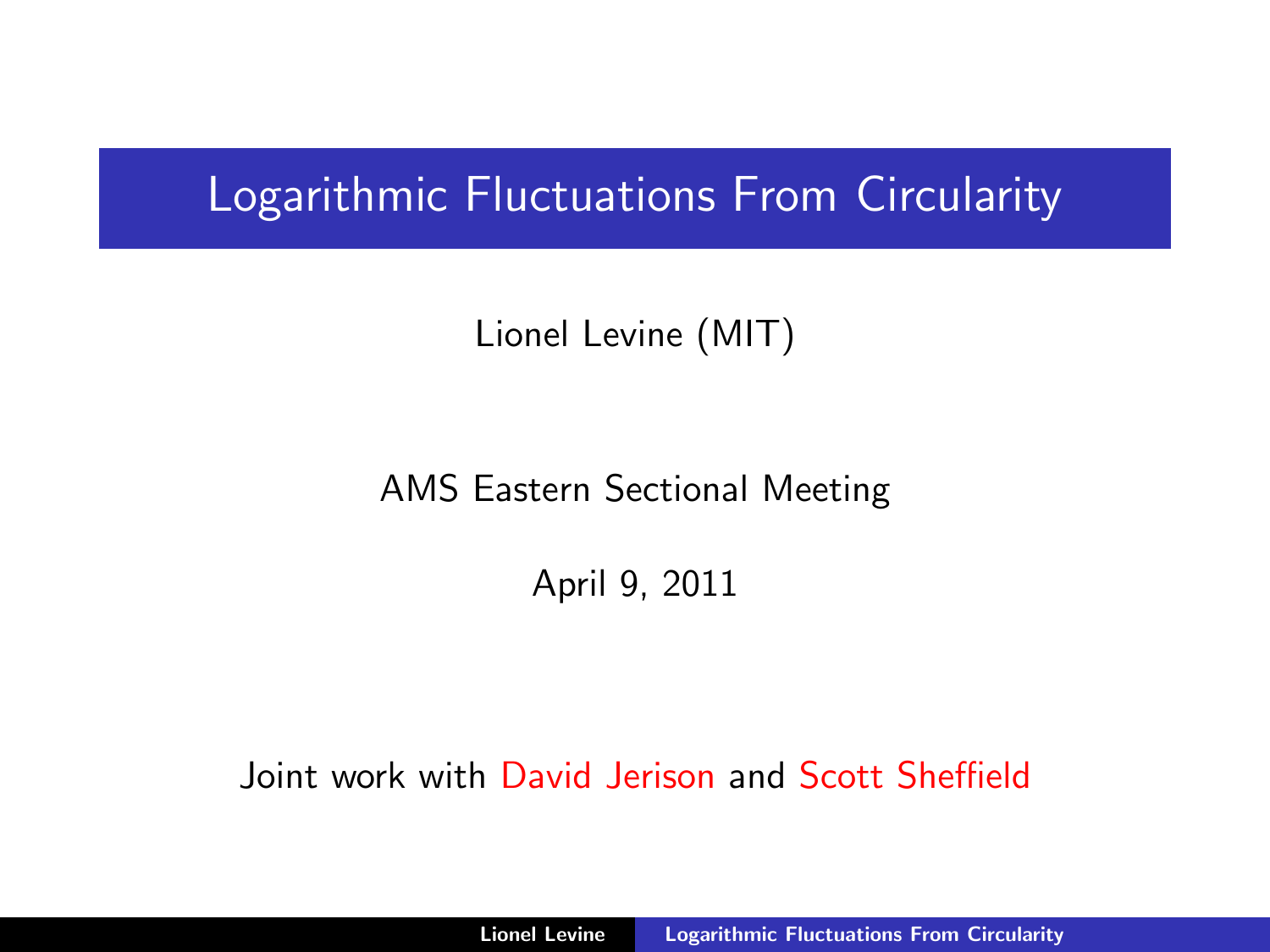### From random walk to growth model

## Internal DLA

- Start with *n* particles at the origin in the square grid  $\mathbb{Z}^2$ .
- $\triangleright$  Each particle in turn performs a simple random walk until it finds an unoccupied site, stays there.
- A(n): the resulting random set of *n* sites in  $\mathbb{Z}^2$ .

## Growth rule:

lacktriangleright Let  $A(1) = \{o\}$ , and

 $A(n+1) = A(n) \cup \{X^{n}(\tau^{n})\}$ 

where  $X^1,X^2,\ldots$  are independent random walks, and

$$
\tau^n=\min\left\{t\,|\,X^n(t)\not\in A(n)\right\}.
$$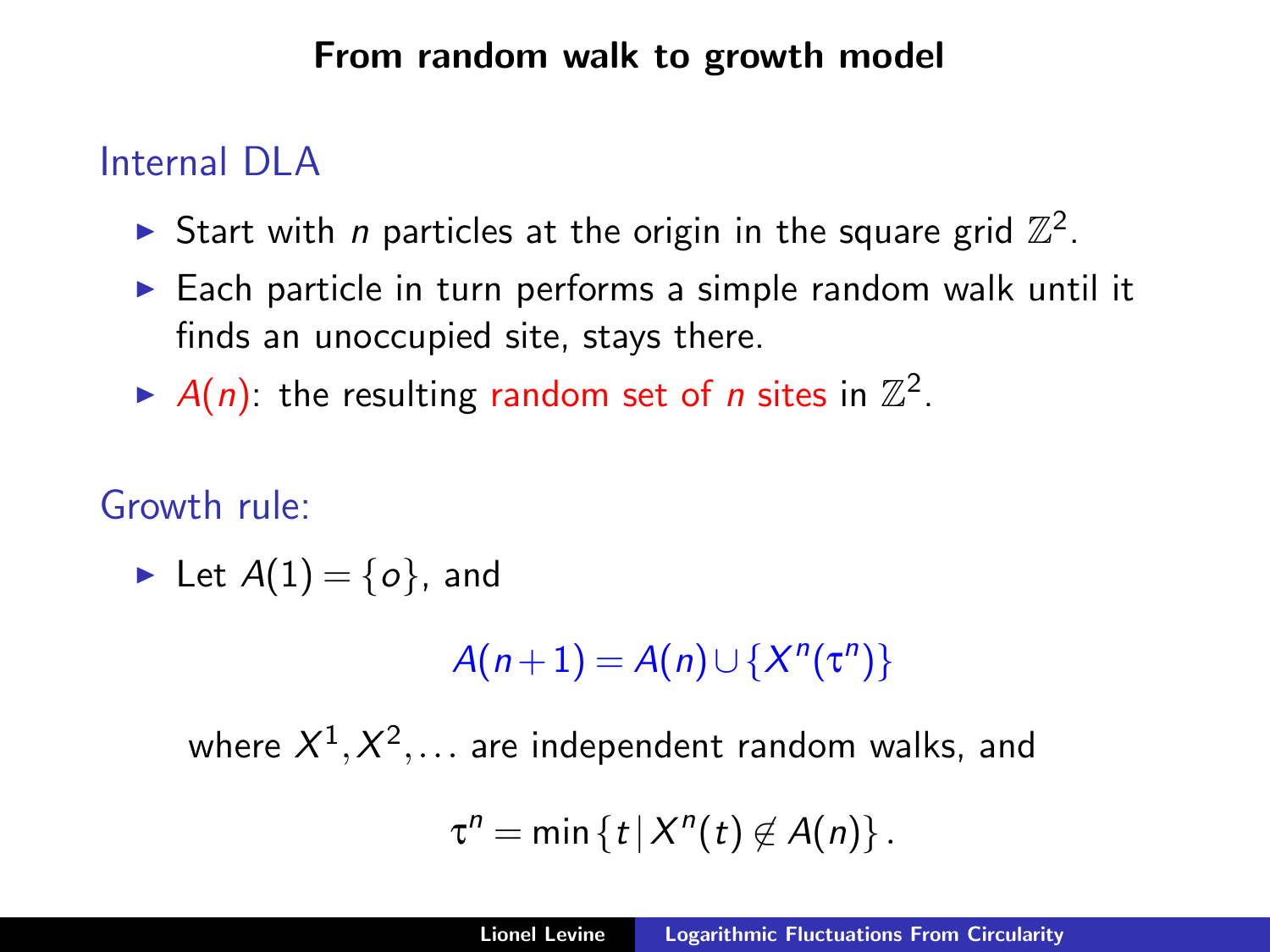

Closeup of the boundary.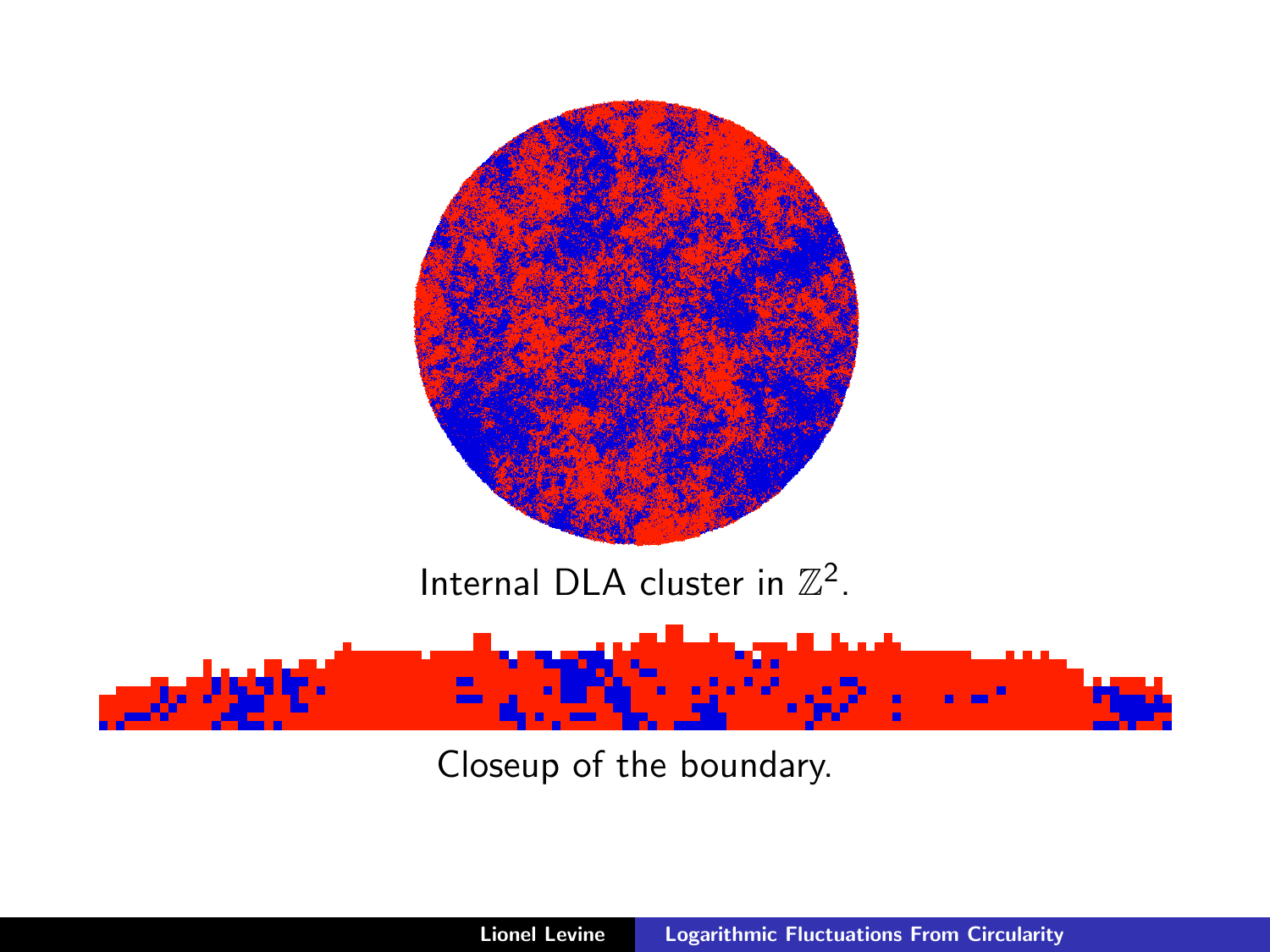## **Questions**

- $\blacktriangleright$  Limiting shape
- $\blacktriangleright$  Fluctuations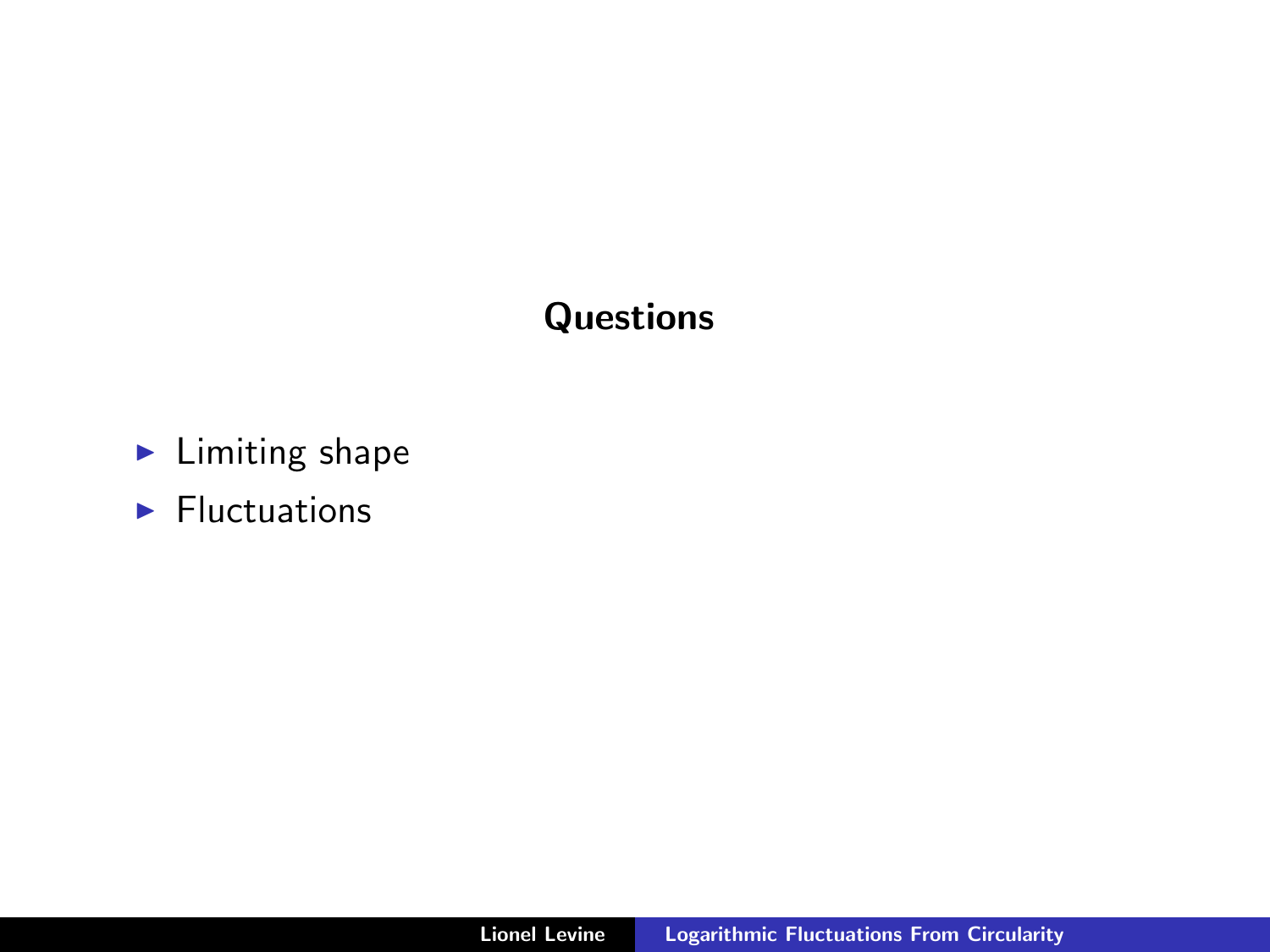#### Meakin & Deutch, J. Chem. Phys. 1986

 $\blacktriangleright$  "It is also of some fundamental significance to know just how smooth a surface formed by diffusion limited processes may be."



FIG. 2. Dependence of the variance of the surface height  $(\xi)$  on the strip width  $I$  for two-dimensional (square lattice) diffusion limited annihilation in the long time  $(\bar{h} > l)$  limit.

 $\triangleright$  "Initially, we plotted  $\ln(\xi)$  vs  $\ln(\ell)$  but the resulting plots were quite noticably curved. Figure 2 shows the dependence of ln(ξ) on ln[ln( $\ell$ )]."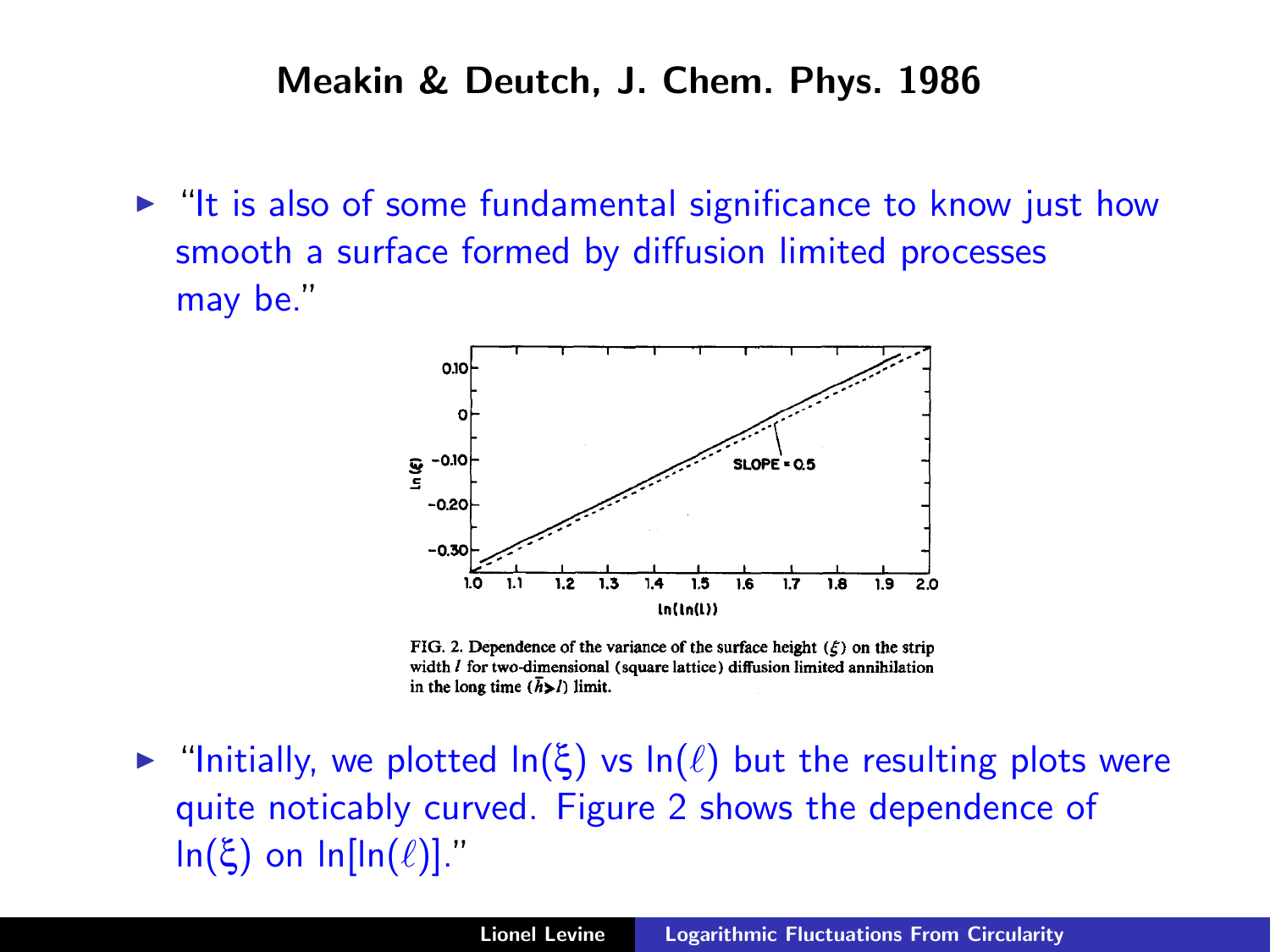### History of the Problem

- $\blacktriangleright$  Diaconis-Fulton 1991: Addition operation on subsets of  $\mathbb{Z}^d$ .
- $\blacktriangleright$  Lawler-Bramson-Griffeath 1992: w.p.1,

$$
B_{(1-\varepsilon)r} \subset A(\pi r^2) \subset B_{(1+\varepsilon)r} \quad \text{eventually.}
$$

 $\blacktriangleright$  Lawler 1995: w.p.1,

$$
\mathbf{B}_{r-r^{1/3}\log^2 r} \subset A(\pi r^2) \subset \mathbf{B}_{r+r^{1/3}\log^4 r}
$$
 eventually.

"A more interesting question... is whether the errors are  $o(n^{\alpha})$ for some  $\alpha < 1/3$ ."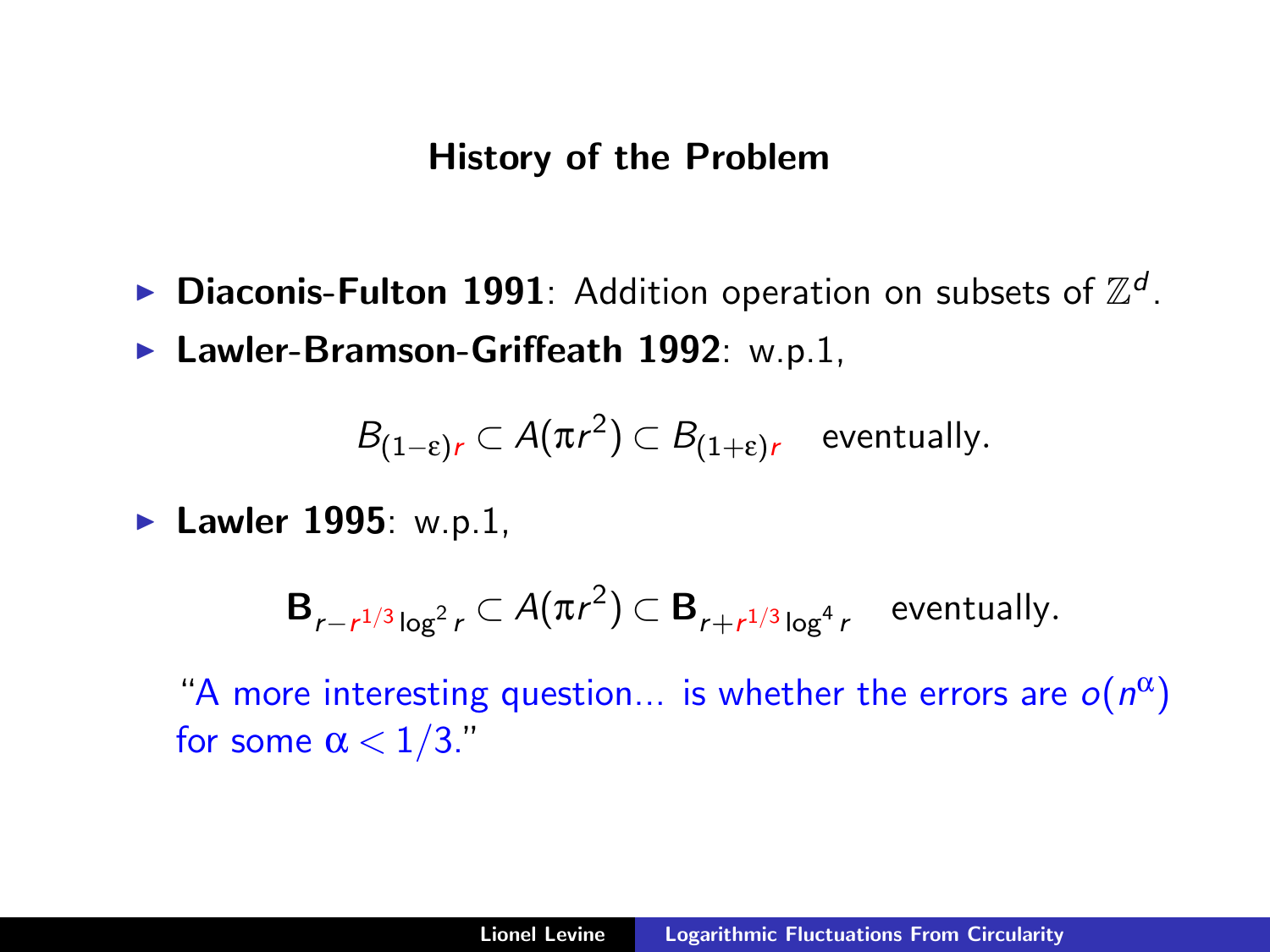## Logarithmic Fluctuations Theorem

Jerison - L. - Sheffield 2010: with probability 1,

$$
\mathbf{B}_{r-C\log r} \subset A(\pi r^2) \subset \mathbf{B}_{r+C\log r}
$$
 eventually.

Asselah - Gaudillière 2010 independently obtained

$$
\mathbf{B}_{r-C\log r} \subset A(\pi r^2) \subset \mathbf{B}_{r+C\log^2 r}
$$
 eventually.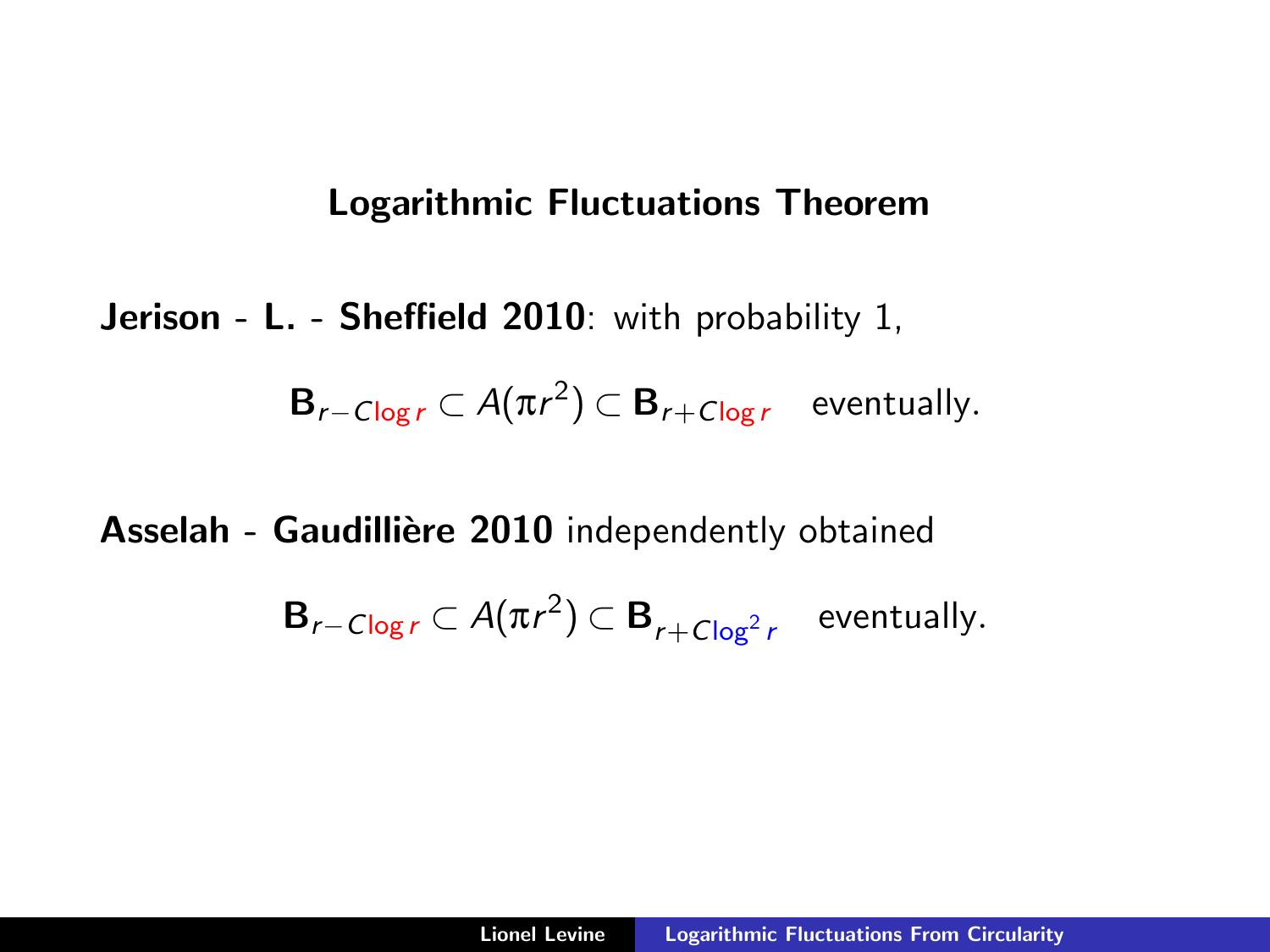### Logarithmic Fluctuations in Higher Dimensions

In dimension  $d\geq 3$ , let  $\omega_d$  be the volume of the unit ball in  $\mathbb{R}^d$ . Then with probability 1,

$$
\mathbf{B}_{r-C\sqrt{\log r}} \subset A(\omega_d r^d) \subset \mathbf{B}_{r+C\sqrt{\log r}} \quad \text{eventually}
$$

for a constant  $C$  depending only on  $d$ .

(Jerison - L. - Sheffield 2010; Asselah - Gaudillière 2010)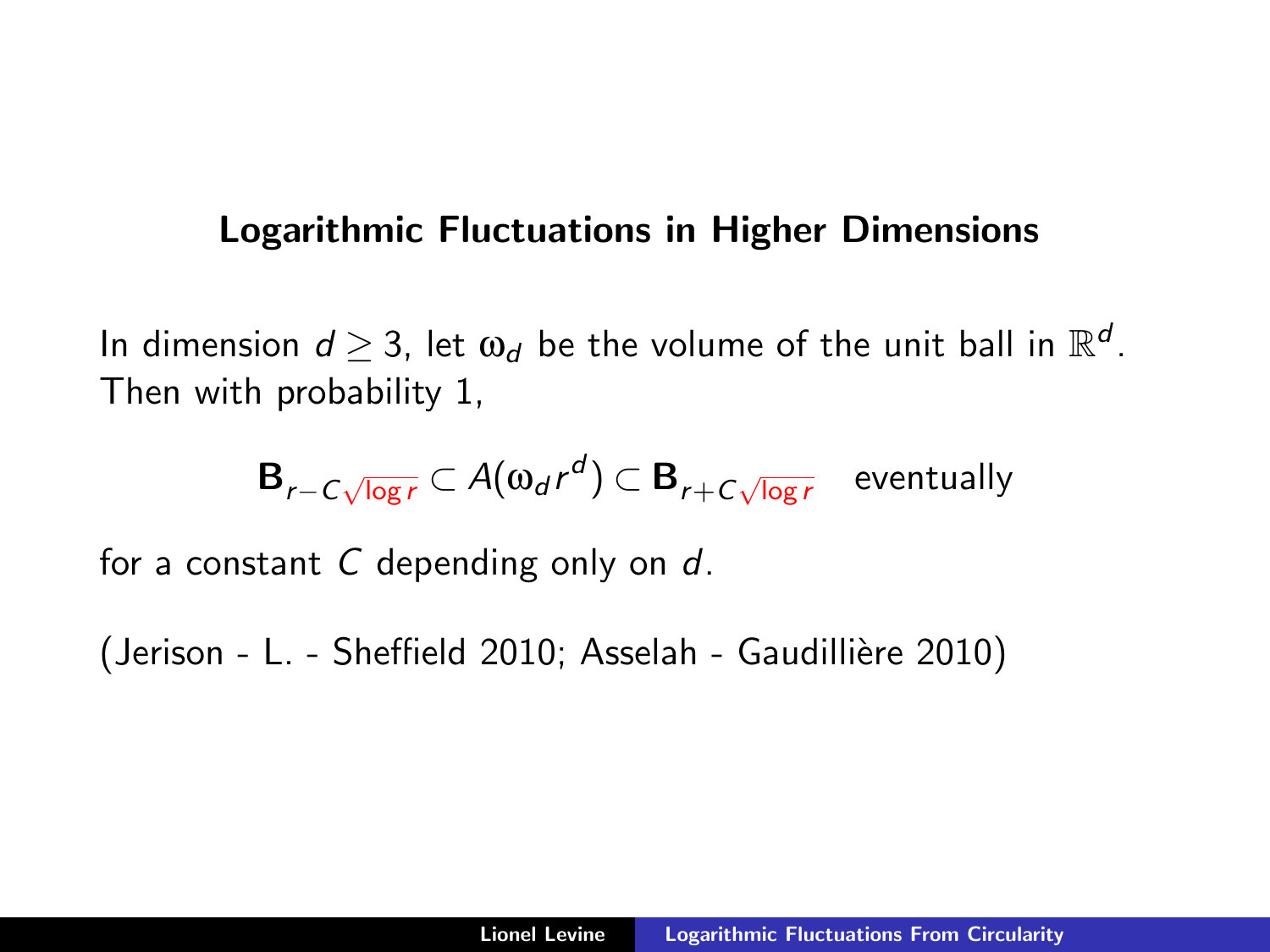## Elements of the proof

- $\blacktriangleright$  Thin tentacles are unlikely.
- $\triangleright$  Martingales to detect fluctuations from circularity.
- $\blacktriangleright$  "Self-improvement"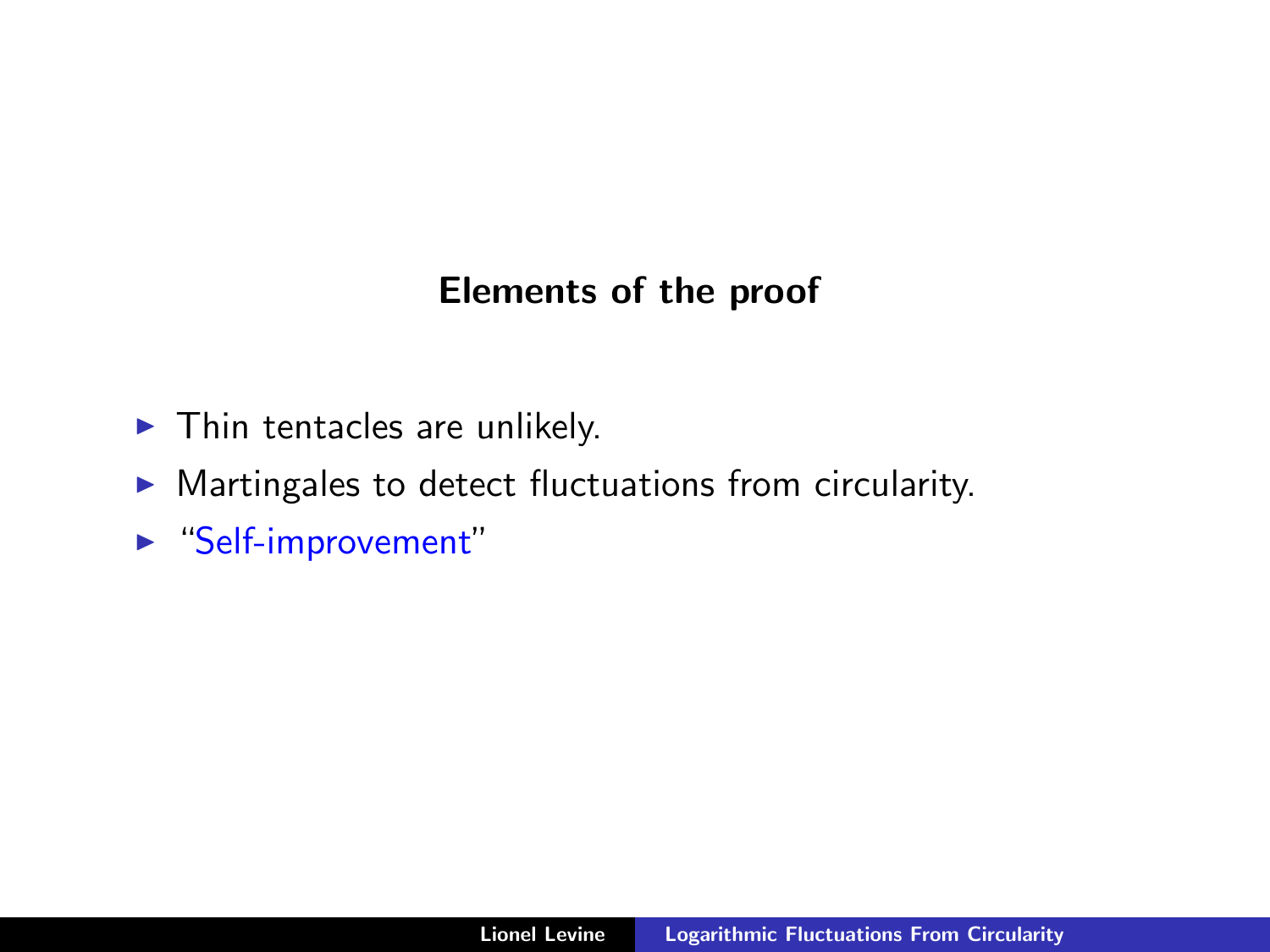## Thin tentacles are unlikely



A thin tentacle.

**Lemma.** If  $0 \notin B(z,m)$ , then

$$
\mathbb{P}\left\{z\in A(n),\ \#(A(n)\cap B(z,m))\leq bm^d\right\}\leq \begin{cases}Ce^{-cm^2/\log m}, & d=2\\ Ce^{-cm^2}, & d\geq 3\end{cases}
$$

for constants  $b, c, C > 0$  depending only on the dimension d.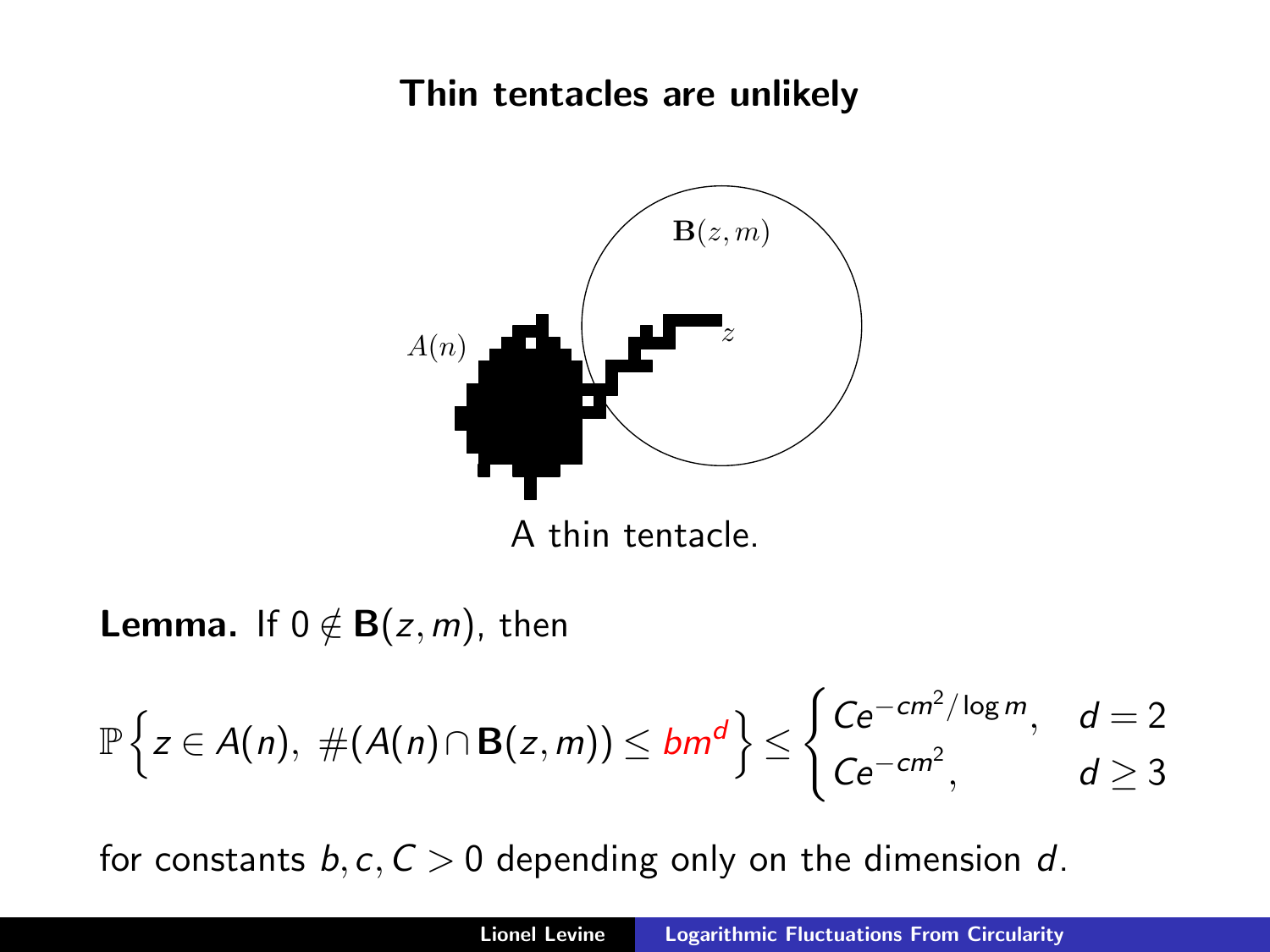Early and late points in  $A(n)$ , for  $n = \pi r^2$ 

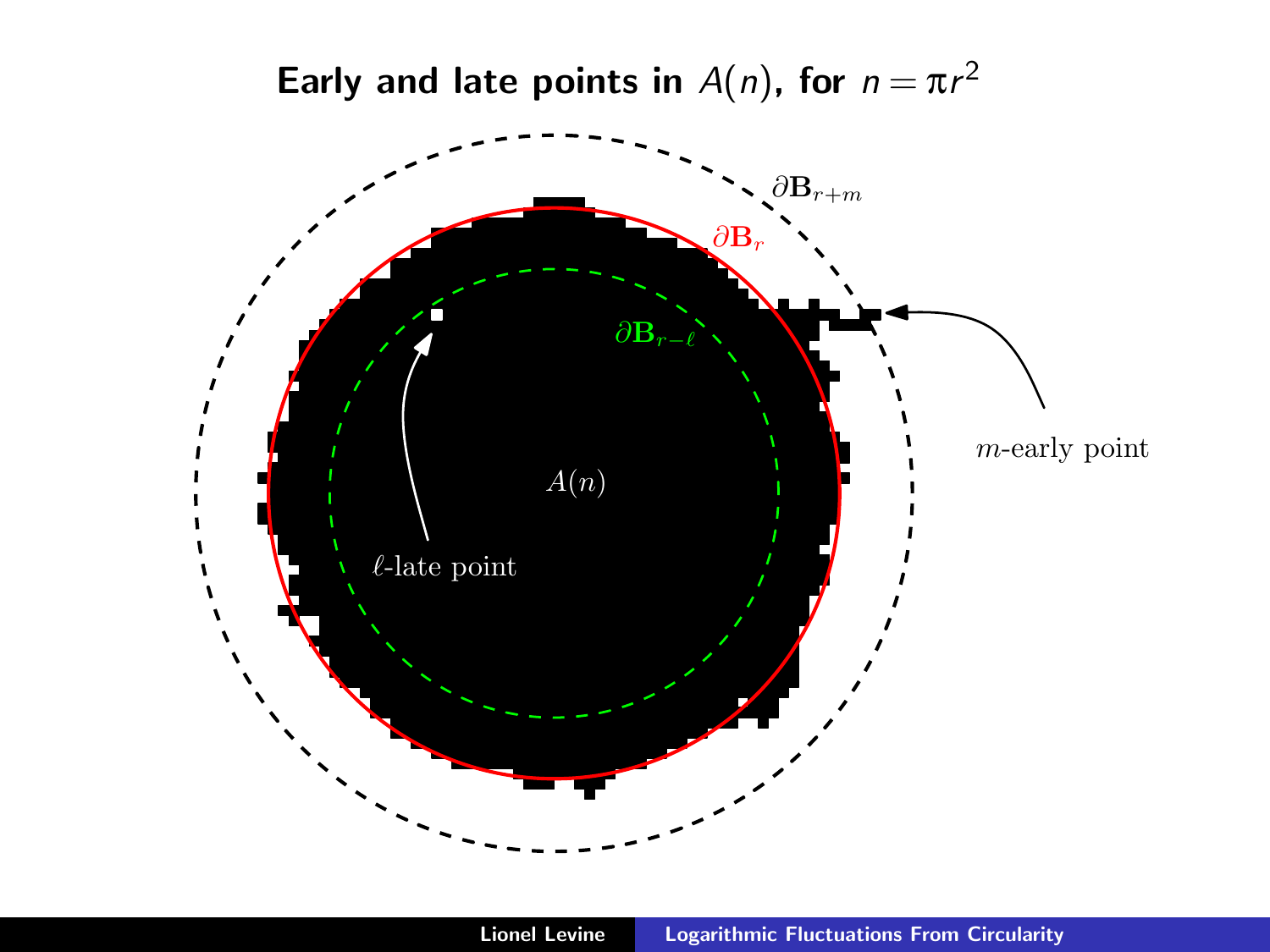#### Early and late points

Definition 1.  $z$  is an  $m$ -early point if:

$$
z\in A(n),\quad n<\pi(|z|-m)^2
$$

Definition 2. z is an  $\ell$ -late point if:

$$
z \notin A(n), \quad n > \pi(|z|+\ell)^2
$$

 $E_m[n]$  = event that some point in  $A(n)$  is *m*-early

 $\mathcal{L}_\ell[n] =$  event that some point in  $\mathbf{B}_{\sqrt{n}/\pi-\ell}$  is  $\ell$ -late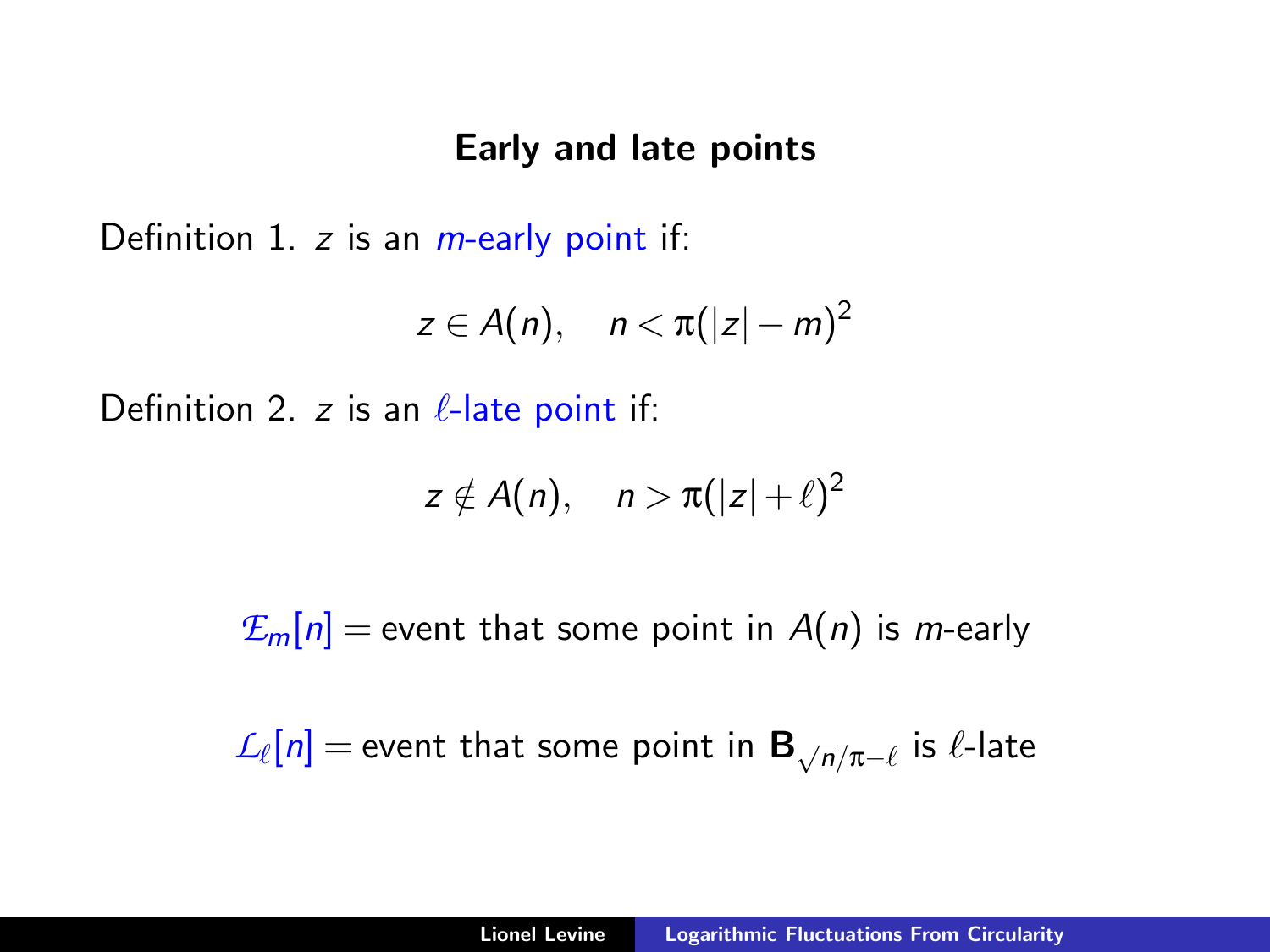#### Structure of the argument: Self-improvement

LEMMA 1. No  $\ell$ -late points implies no *m*-early points: If  $m > C\ell$ , then

$$
\mathbb{P}(\mathcal{L}_m[n] \cap \mathcal{L}_\ell[n]^c) < n^{-10}.
$$

LEMMA 2. No m-early points implies no  $\ell$ -late points: If  $\ell \geq \sqrt{\mathcal{C}(\log n)m}$ , then

$$
\mathbb{P}(\mathcal{L}_{\ell}[n] \cap \mathcal{E}_m[n]^c) < n^{-10}.
$$

Iterate,  $\ell \mapsto \sqrt{\mathcal{C}(\log n) \mathcal{C} \ell}$ , which is decreasing until  $\ell = C^2 \log n$ .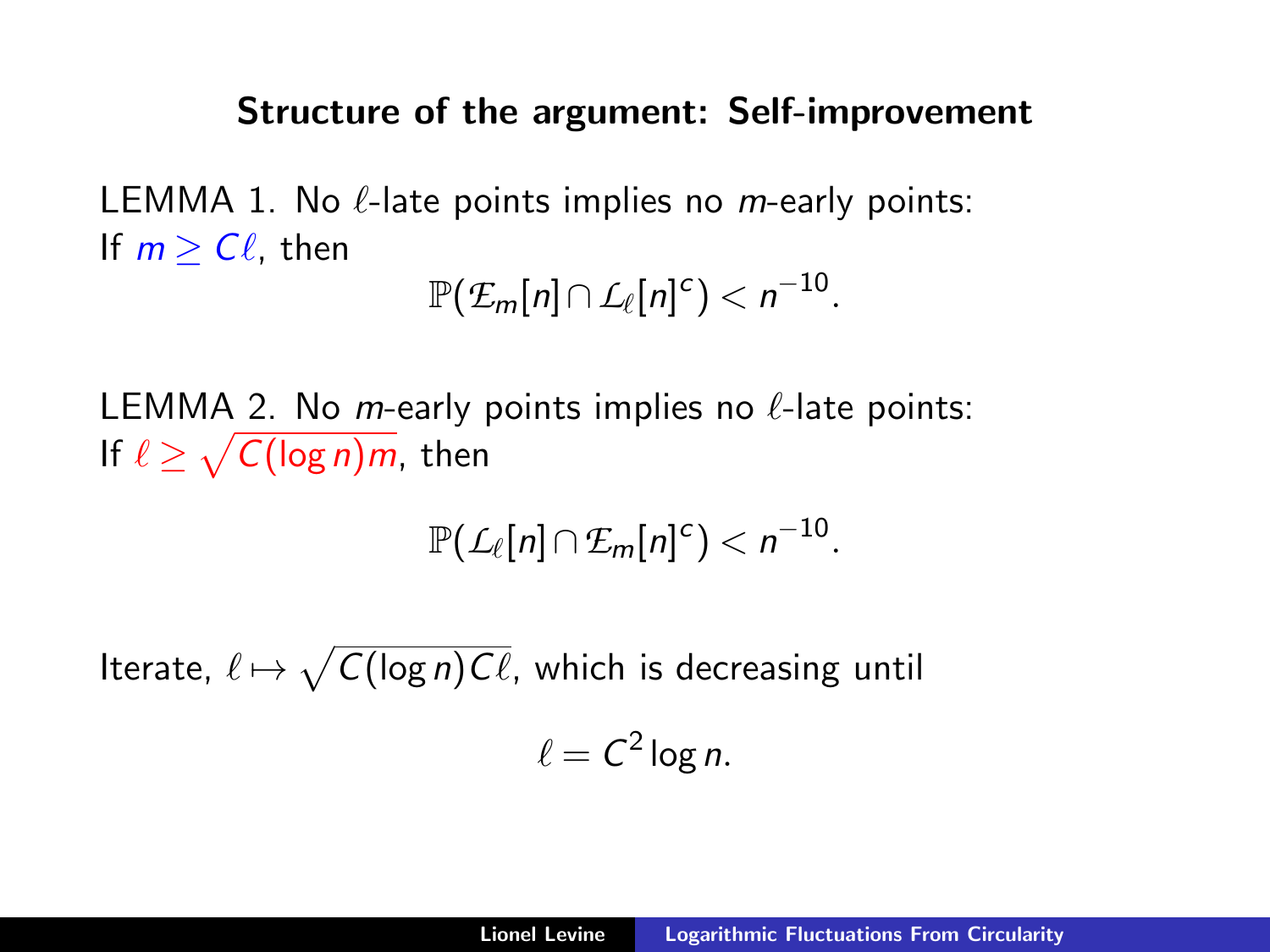## Iterating Lemmas 1 and 2



- $\blacktriangleright$  Fix n and let  $\ell, m$  be the maximal lateness and earliness occurring by time *n*. Iterate starting from  $m_0 = n$ .
- $\blacktriangleright$   $(\ell,m)$  unlikely to belong to a vertical rectangle by Lemma 1.
- $\blacktriangleright$   $(\ell,m)$  unlikely to belong to a horizontal rectangle by Lemma 2.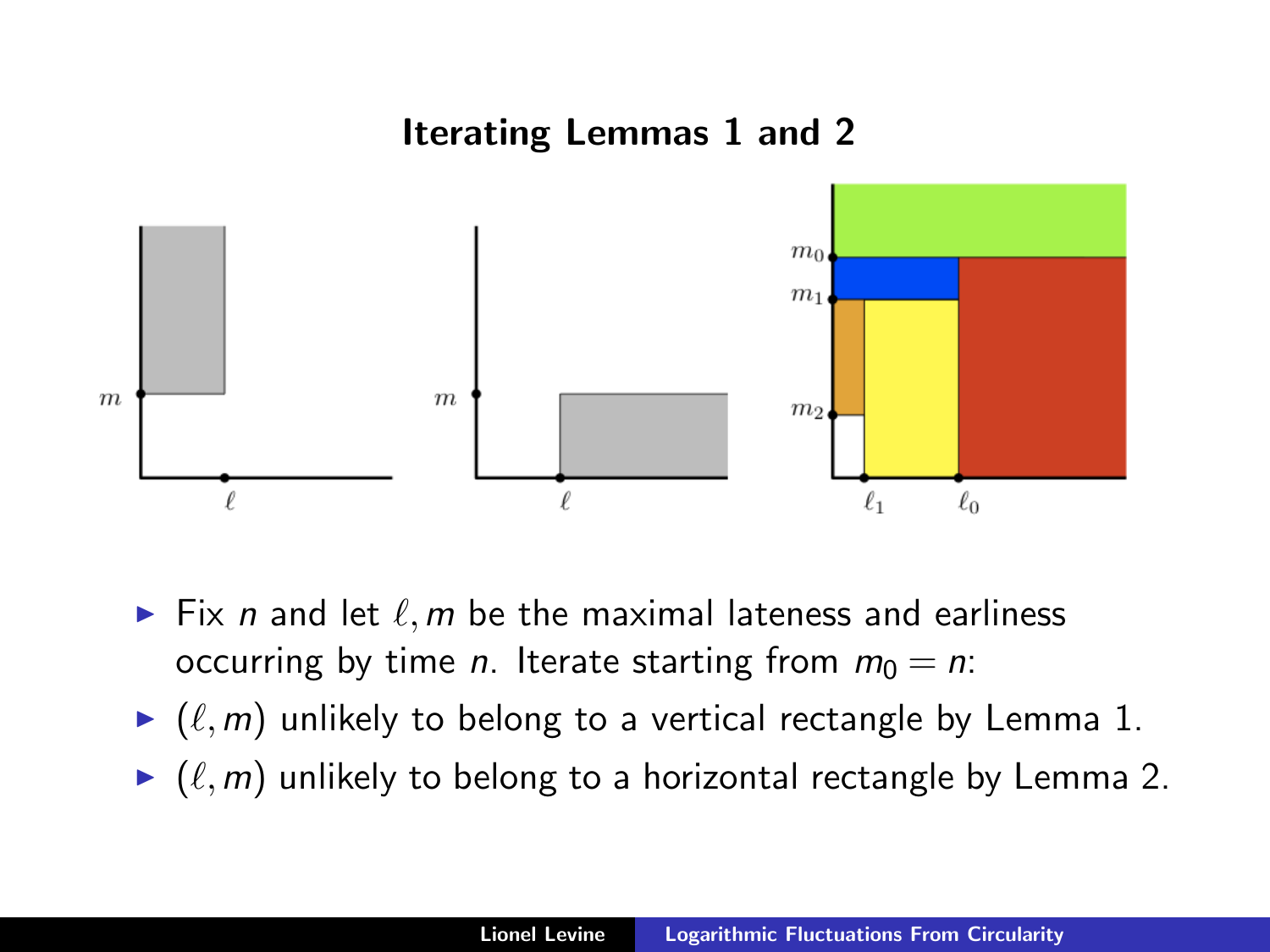### Early and late point detector

To detect early points near  $\zeta\,{\in}\,\mathbb{Z}^2$ , we use the martingale

$$
M_{\zeta}(n)=\sum_{z\in \widetilde{A}(n)}(H_{\zeta}(z)-H_{\zeta}(0))
$$

where  $H_{\zeta}$  is a discrete harmonic function approximating  $\text{Re} \left(\frac{\zeta/|\zeta|}{\zeta-z}\right)$ ζ−z .



The fine print:

- **Discrete harmonicity fails at three points**  $z = \zeta$ **,**  $\zeta + 1$ **,**  $\zeta + 1 + i$ **.**
- ► Modified growth process  $\widetilde{A}(n)$  stops at  $\partial B_{|\zeta|}(0)$ .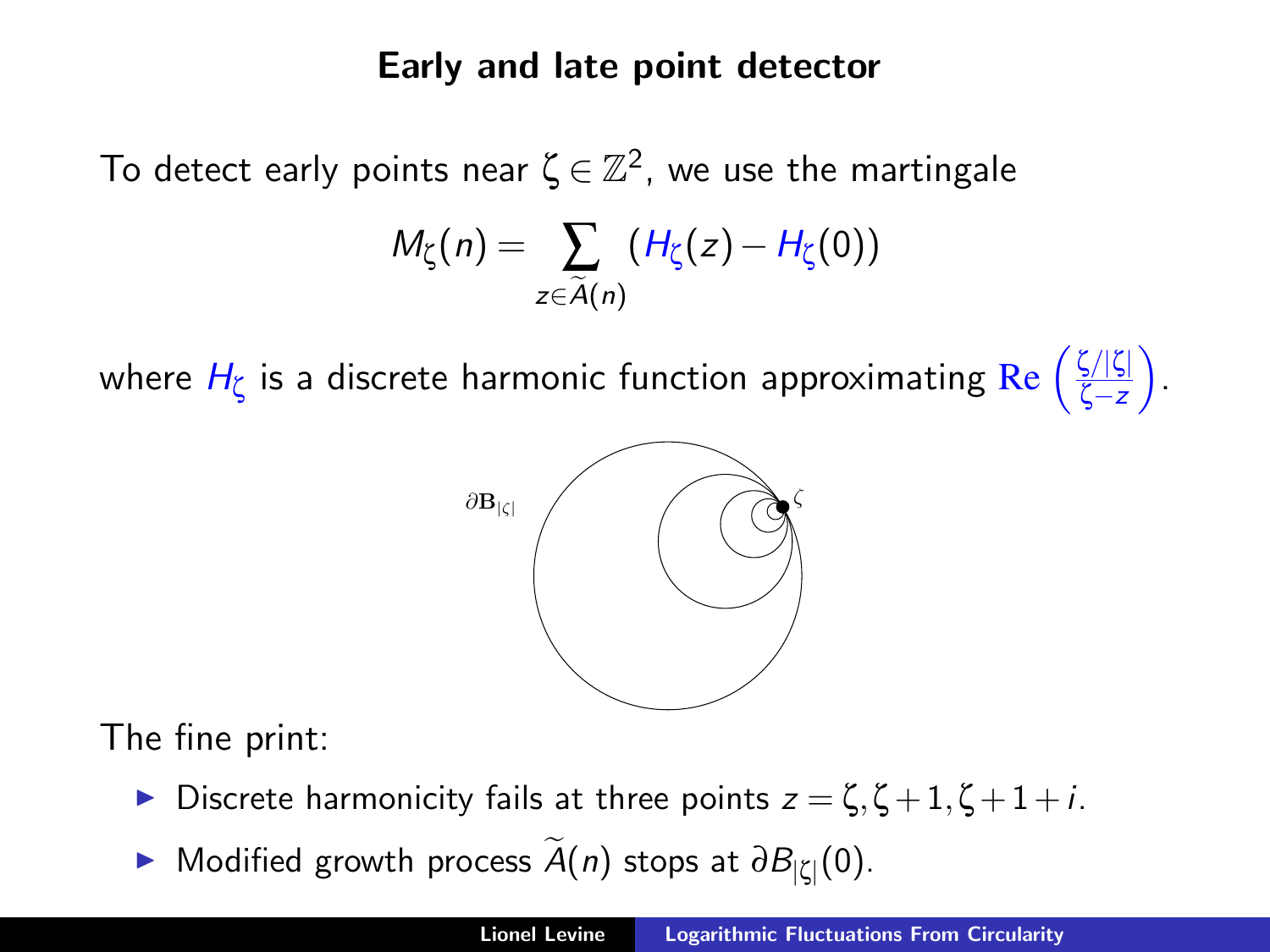#### Time change of Brownian motion

- $\blacktriangleright$  To get a *continuous time* martingale, we use Brownian motions on the grid  $\mathbb{Z}\times\mathbb{R}\cup\mathbb{R}\times\mathbb{Z}$  instead of random walks.
- $\blacktriangleright$  Then there is a standard Brownian motion  $B_\zeta$  such that

$$
M_{\zeta}(t)=B_{\zeta}(s_{\zeta}(t))
$$

where

$$
s_{\zeta}(t) = \lim \sum_{i=1}^{N} (M(t_i) - M(t_{i-1}))^2
$$

is the quadratic variation of  $M_\zeta.$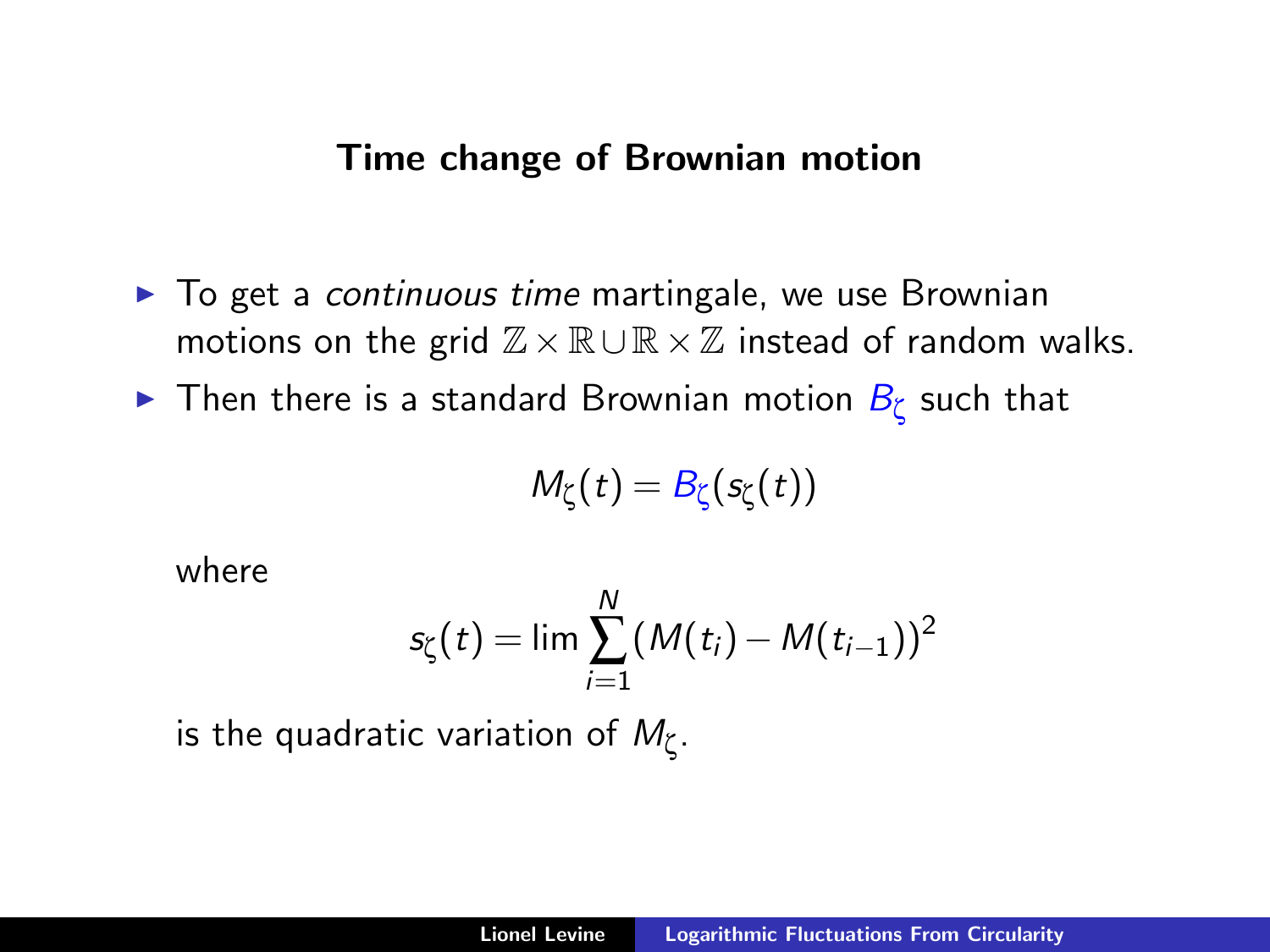## **LEMMA 1. No**  $\ell$ **-late implies no**  $m = C\ell$ **-early**

Event  $Q[z, k]$ :

$$
\blacktriangleright z \in A(k) \setminus A(k-1).
$$

- $\blacktriangleright$  z is *m*-early (z ∈ A(πr<sup>2</sup>) for  $r = |z| m$ ).
- ►  $\mathcal{E}_m[k-1]^{c}$ : No previous point is *m*-early.

$$
\triangleright \mathcal{L}_{\ell}[n]^{c} \colon \text{No point is } \ell\text{-late}.
$$

We will use  $M_\zeta$  for  $\zeta=(1\!+\!4m/r)z$  to show for  $0< k\leq n,$ 

$$
\mathbb{P}(Q[z,k]) < n^{-20}.
$$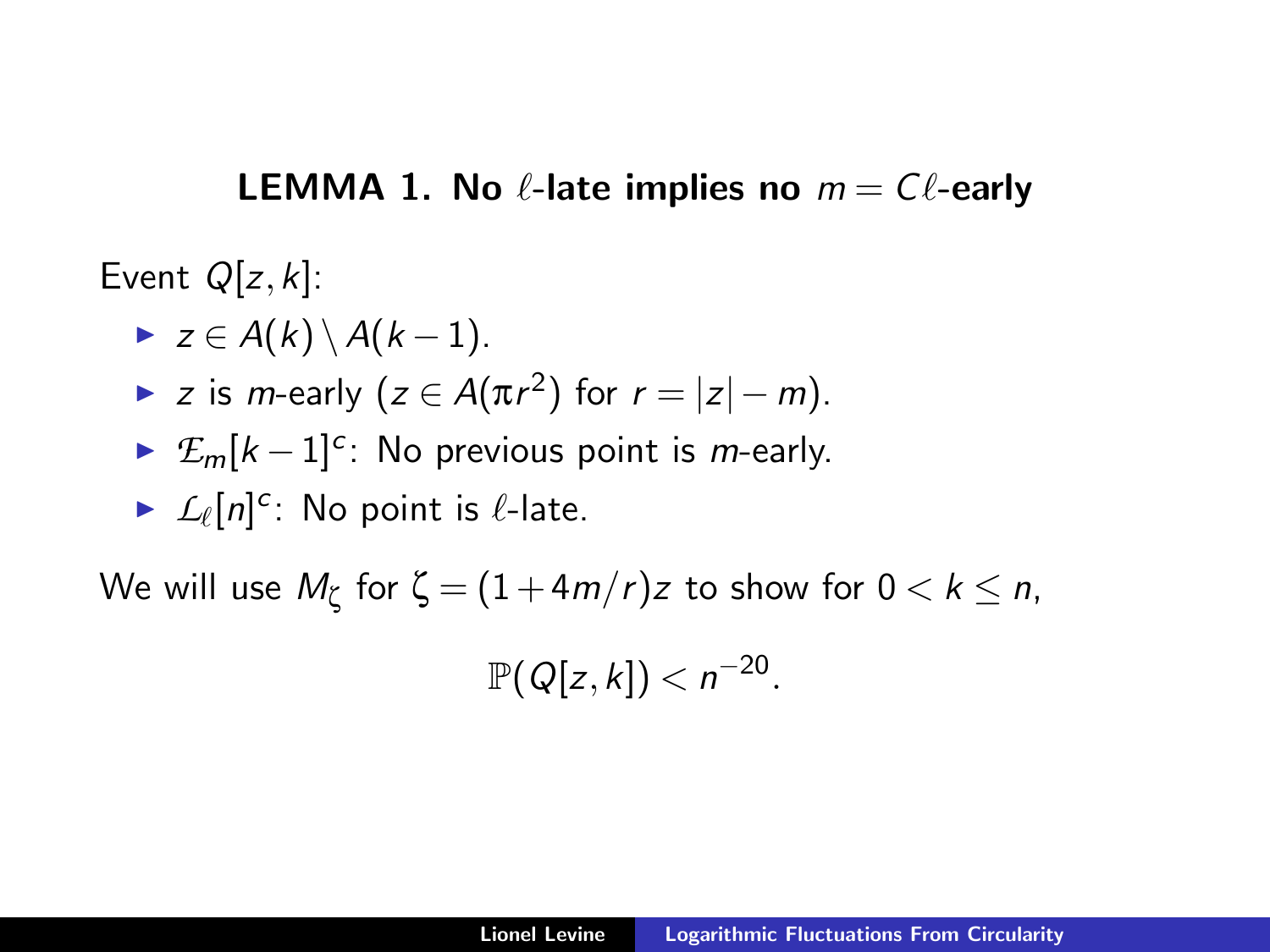Main idea: Early but no late would be a large deviation!

 $\blacktriangleright$  Recall there is a Brownian motion  $B_\zeta$  such that

$$
M_{\zeta}(n)=B_{\zeta}(s_{\zeta}(n)).
$$

 $\triangleright$  On the event  $Q[z, k]$ 

<span id="page-17-0"></span>
$$
\mathbb{P}\left(M_{\zeta}(k) > c_0 m\right) > 1 - n^{-20} \tag{1}
$$

and

<span id="page-17-1"></span>
$$
\mathbb{P}\left(s_{\zeta}(k) < 100\log n\right) > 1 - n^{-20}.\tag{2}
$$

 $\blacktriangleright$  On the other hand,  $(s = 100 \log n)$ 

$$
\mathbb{P}\left(\sup_{s'\in[0,s]}B_{\zeta}(s')\geq s\right)\leq e^{-s/2}=n^{-50}.
$$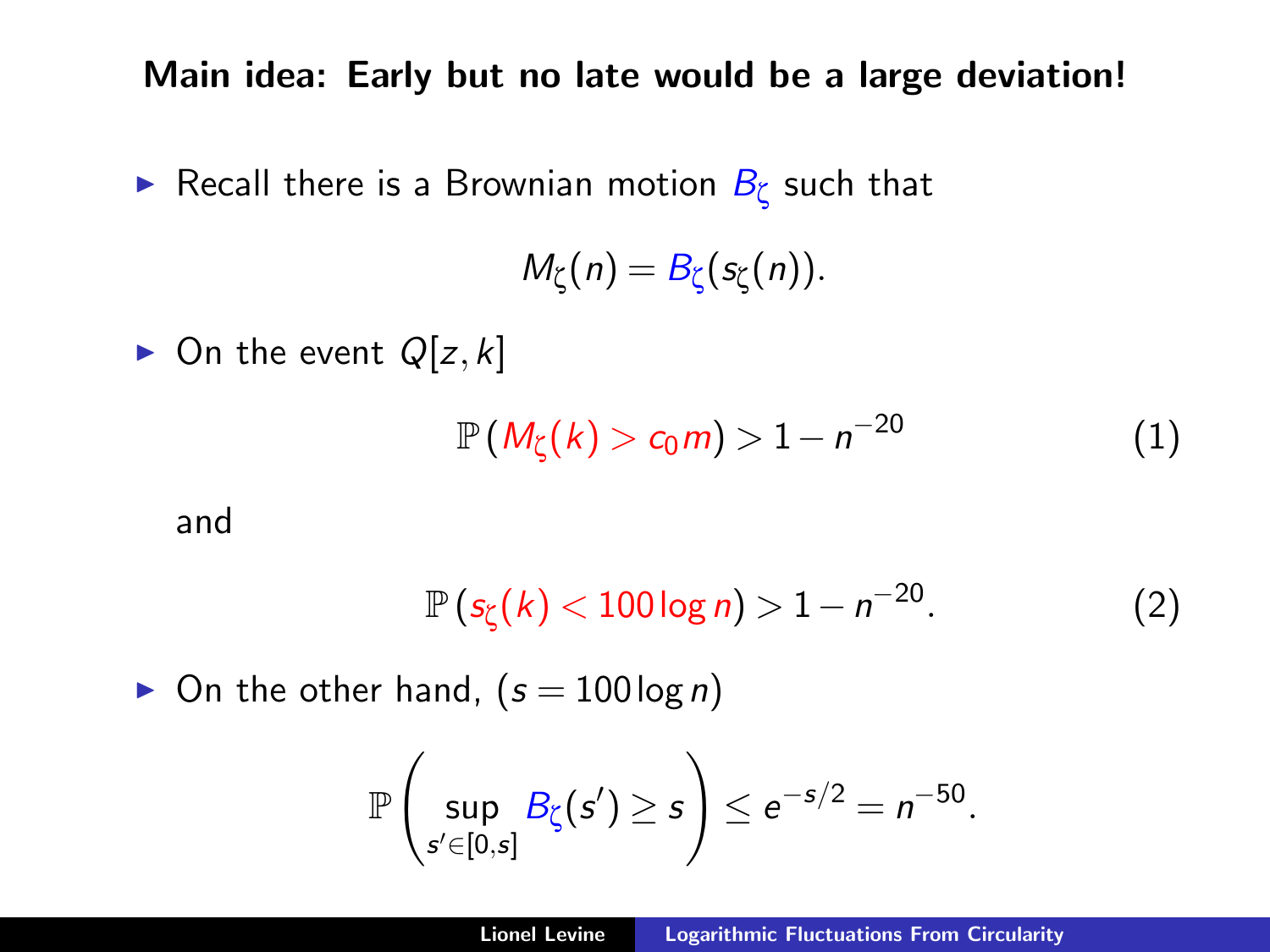## Proof of [\(1\)](#page-17-0)

On the event  $Q[z, k]$ 

$$
\mathbb{P}(M_{\zeta}(k)>c_0 m)>1-n^{-20}.
$$

► Since  $z \in A(k)$  and thin tentacles are unlikely, we have with high probability,

$$
\#(A(k)\cap B(z,m))\geq bm^2.
$$

- ► For each of these  $bm^2$  points, the value of  $H_{\zeta}$  is order  $1/m$ , so their total contribution to  $\mathit{M}_{\zeta}(k)$  is order  $m$ .
- $\triangleright$  No  $\ell$ -late points means that points elsewhere cannot compensate.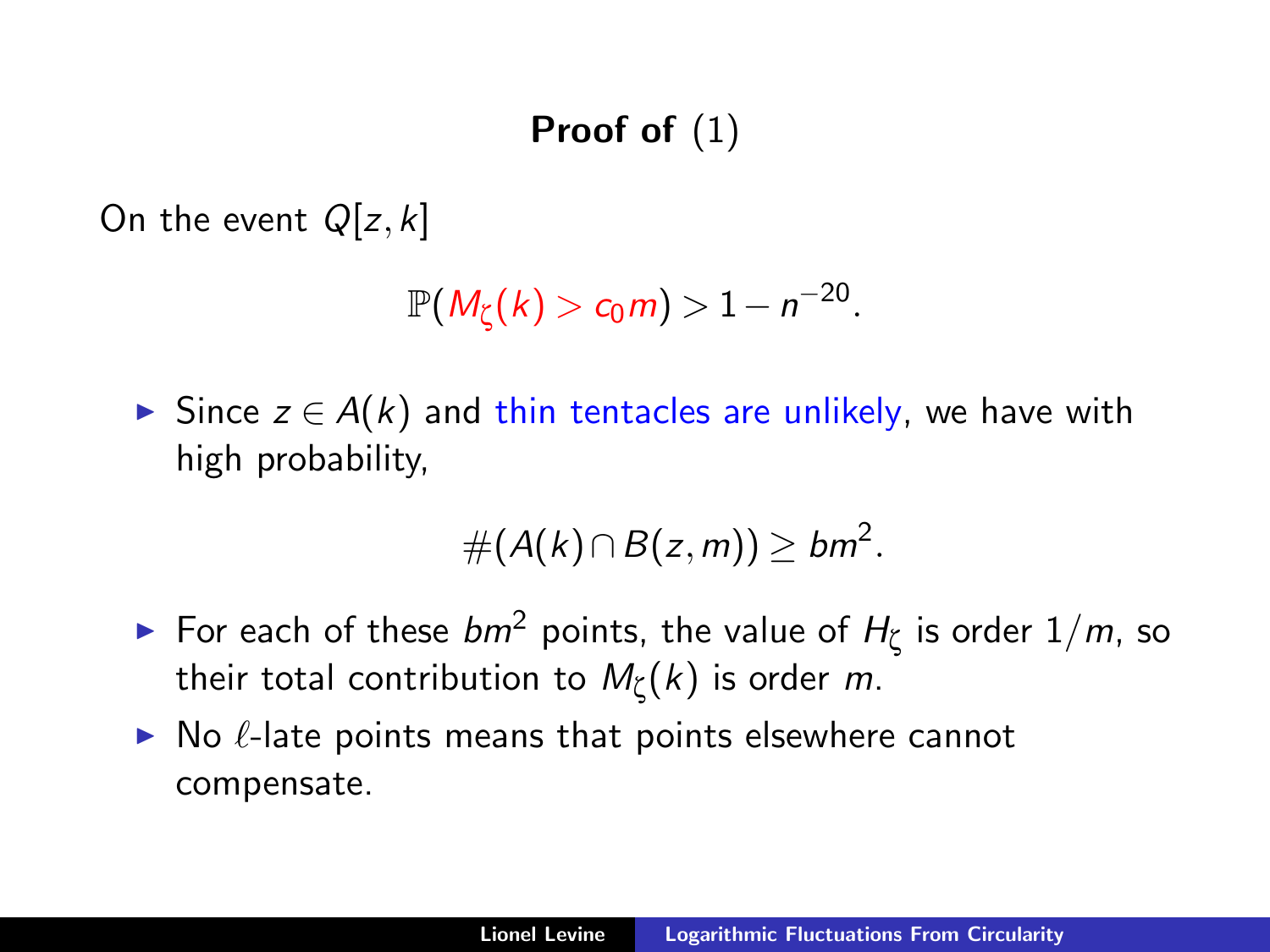## Proof of [\(2\)](#page-17-1): Controlling the Quadratic Variation

On the event  $Q[z, k]$ 

$$
\mathbb{P}(s_{\zeta}(k) < 100\log n) > 1 - n^{-20}.
$$

 $\blacktriangleright$  Lemma: There are independent standard Brownian motions  $B^1, B^2, \ldots$  such that

$$
s_{\zeta}(i+1)-s_{\zeta}(i)\leq\tau_i
$$

where  $\tau_i$  is the first exit time of  $B^i$  from the interval  $(a_i,b_i).$ 

$$
a_i = \min_{z \in \partial \tilde{A}(i)} H_{\zeta}(z) - H_{\zeta}(0)
$$
  
\n
$$
b_i = \max_{z \in \partial \tilde{A}(i)} H_{\zeta}(z) - H_{\zeta}(0).
$$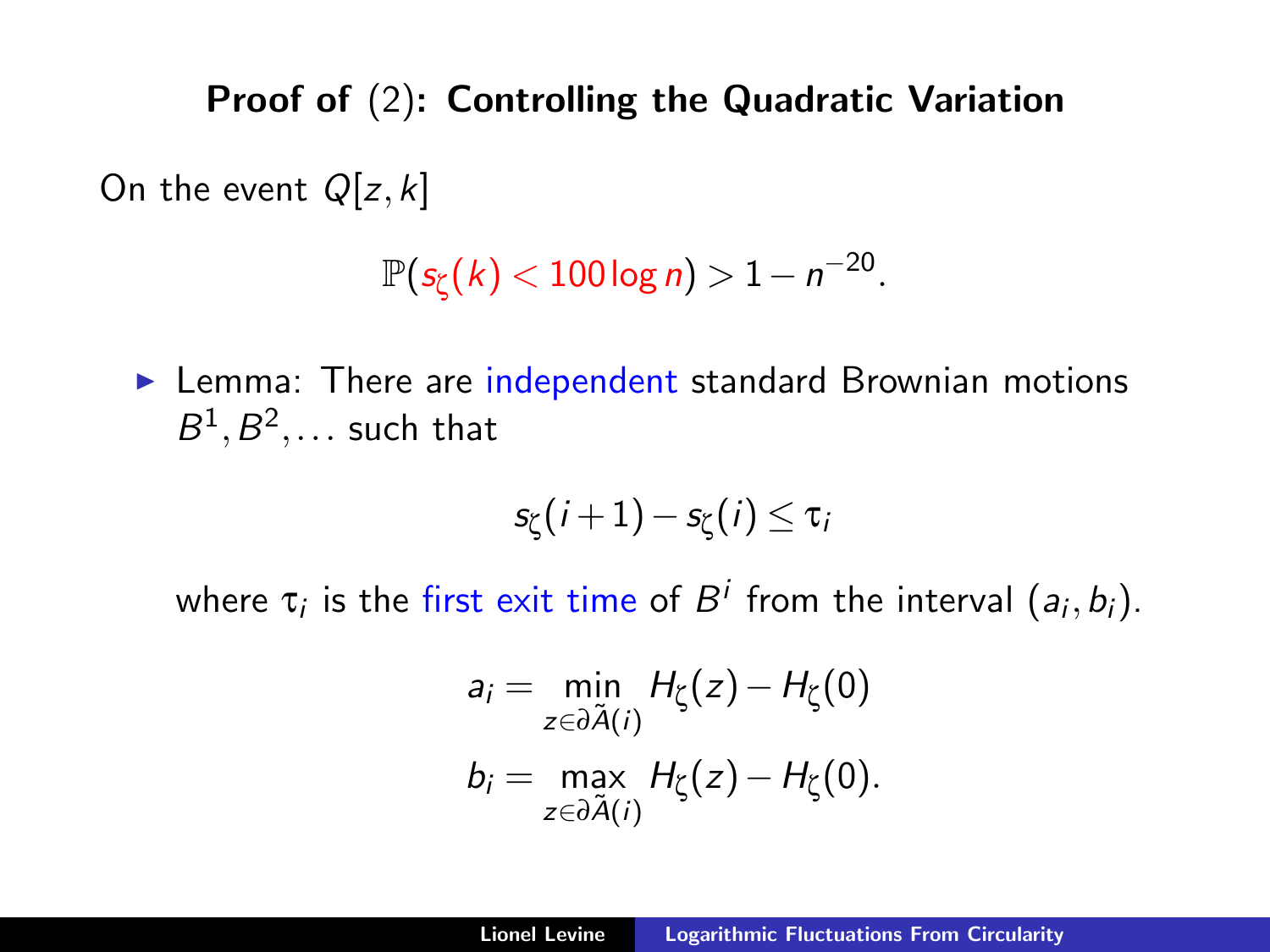Proof of [\(2\)](#page-17-1): Controlling the Quadratic Variation On the event  $Q[z, k]$ 

 $\mathbb{P}( \mathsf{s}_{\zeta} (k) < 100 \log n ) > 1 - n^{-20}.$ 

By independence of the  $\tau_i$ ,

$$
\mathbb{E}e^{s_{\zeta}(k)} \leq \mathbb{E}e^{(\tau_1 + \cdots + \tau_k)} = (\mathbb{E}e^{\tau_1}) \cdots (\mathbb{E}e^{\tau_k}).
$$

 $\triangleright$  By large deviations for Brownian exit times,

$$
\mathbb{E}e^{\tau(-a,b)}\leq 1+10ab.
$$

Easy to estimate  $a_i$ , and use the fact that no previous point is  $m$ -early to bound  $b_i$ . Conclude that

$$
\mathbb{E}\left[e^{s_{\zeta}(k)}1_{Q}\right]\leq n^{50}.
$$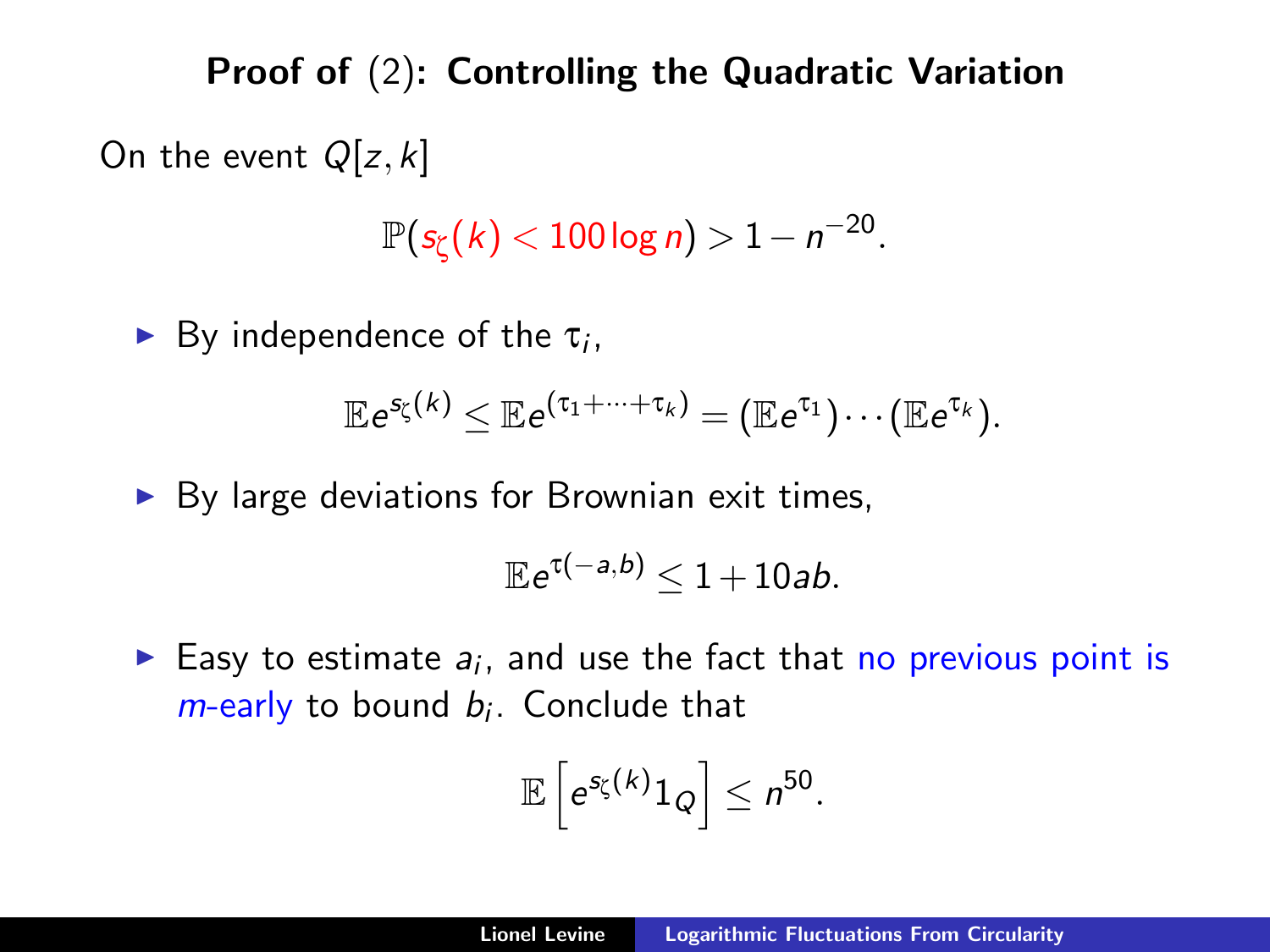## What changes in higher dimensions?

- ► In dimension  $d \geq 3$  the quadratic variation  $s_\zeta(n)$  is constant order instead of log n.
- $\triangleright$  So the fluctuations are instead dominated by thin tentacles, so the nuctuations are instead do<br>which can grow to length  $\sqrt{\log n}$ .
- $\triangleright$  Still open: prove matching lower bounds on the fluctuations Still open. prove matching lower bounds on the includations d  $\geq 3$ .